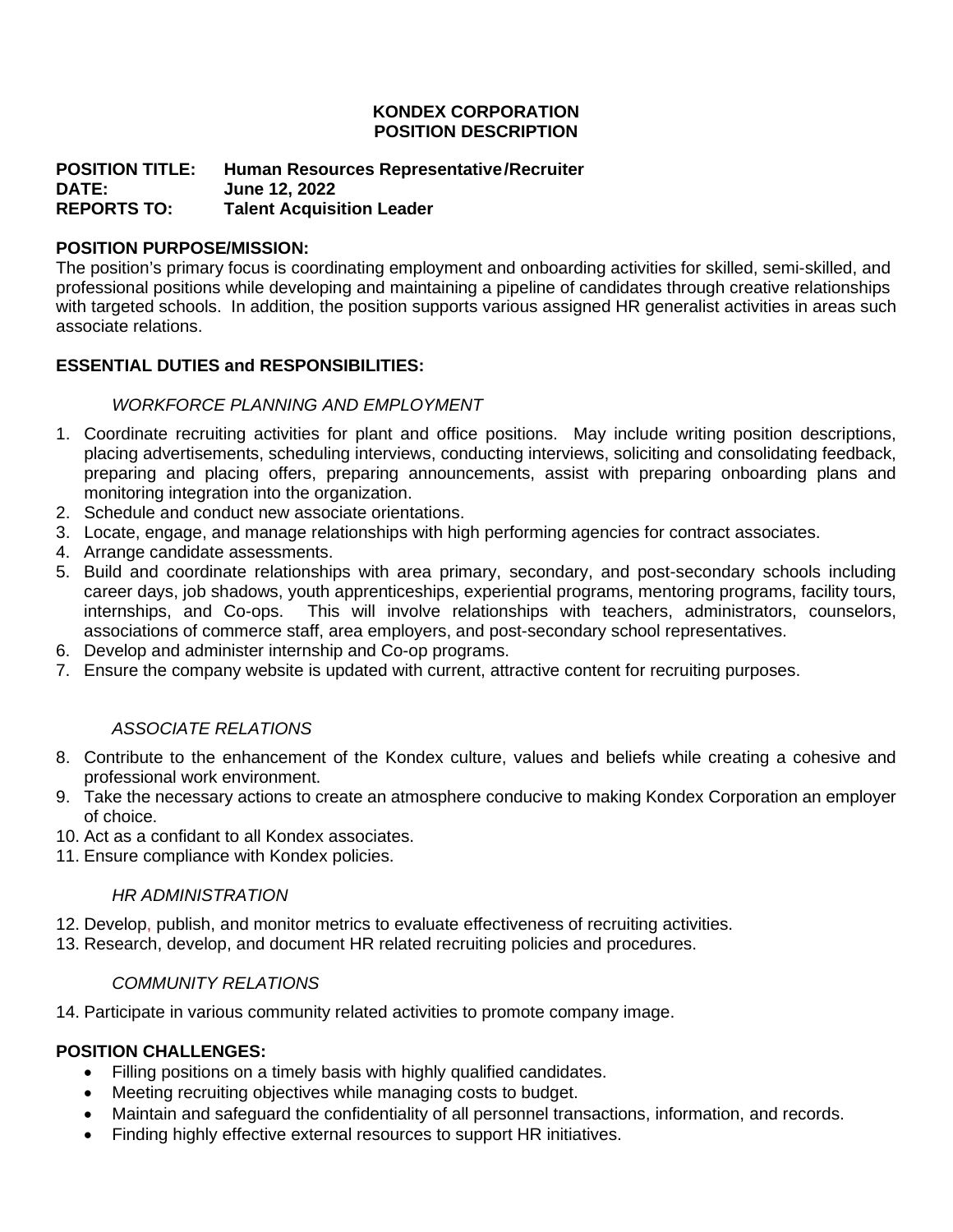### **SUPERVISION EXERCISED: None**

### **ORGANIZATIONAL RELATIONSHIPS:**

- Primary internal customers: Human Resources team, Associates, Marketing
- Primary external customers: Candidates, educators, employment agencies

### **QUALIFICATION REQUIREMENTS:**

Minimum Qualifications:

- Bachelor's degree in Human Resources or related business discipline.
- Five years of human resource generalist experience with a recruiting emphasis.
- Excellent interviewing skills.
- Excellent knowledge of Microsoft Office applications.

### Preferred Qualifications:

- Prior experience working in a manufacturing environment.
- Current in talent attraction trends and best practices.
- Experience onboarding and orienting new associates.
- Experience with associate relations, programs, and engagement.
- Exposure to candidate and associate assessment tools.
- Creative, out of the box thinker.
- Experience with community relations.
- Bilingual Spanish or Hmong.

### Highly Desirable Behavioral Competencies:

- 1. Active Communication & Writing Skills communicates effectively both verbally and in writing. Offers full attention when others speak. Writes clearly and concisely.
- 2. Composure maintains emotional control, even under ambiguous or stressful circumstances, while continuing to perform steadily and effectively.
- 3. Creativity generates original ideas, encourages new ways of thinking, explores options, and develops innovative solutions. Challenges pre-existing conceptions and offers alternatives. Finds new ways to look at old problems.
- 4. Customer Orientation stays close to internal customers. Anticipates and meets customer needs.
- 5. Discernment & Problem Solving identifies and solves problems, acts decisively, and shows good judgment.
- 6. Energy has the stamina and endurance to maintain a fast pace and continue to produce.
- 7. High Standards establishes and models standards that guarantee exceptional quality and necessary attention to detail. Continually seeks to improve processes.
- 8. Initiative proactive and takes action without being prompted.
- 9. Learning Agility continuously seeks new knowledge, learns quickly and uses new information effectively. Flexible to change and learns from failure. Capable of assuming more responsible roles within the Human Resource function.
- 10. Organization & Planning manages time wisely and effectively prioritizes multiple competing tasks. Conveys a sense of urgency to make things happen.
- 11. Positive Impact skilled at persuading, motivating, and energizing others at all levels. Passionate, personable, self-confident, and likeable. Able to flex style. Establish and maintain productive relationships and networks.
- 12. Self-Awareness & Self-Objectivity the ability to read one's emotions and recognize their impact on others while using gut feelings or "street smarts" to quide decisions. Knows personal strengths and limitations and works toward improving weaknesses. Solicits and uses feedback for self-improvement.
- 13. Sensitivity values and respects concerns and feelings of others. Communicates empathy toward others, respect for the individual, and appreciation of diversity among team members.
- 14. Team Player responds to requests from other parts of the organization and supports larger legitimate organizational agendas.